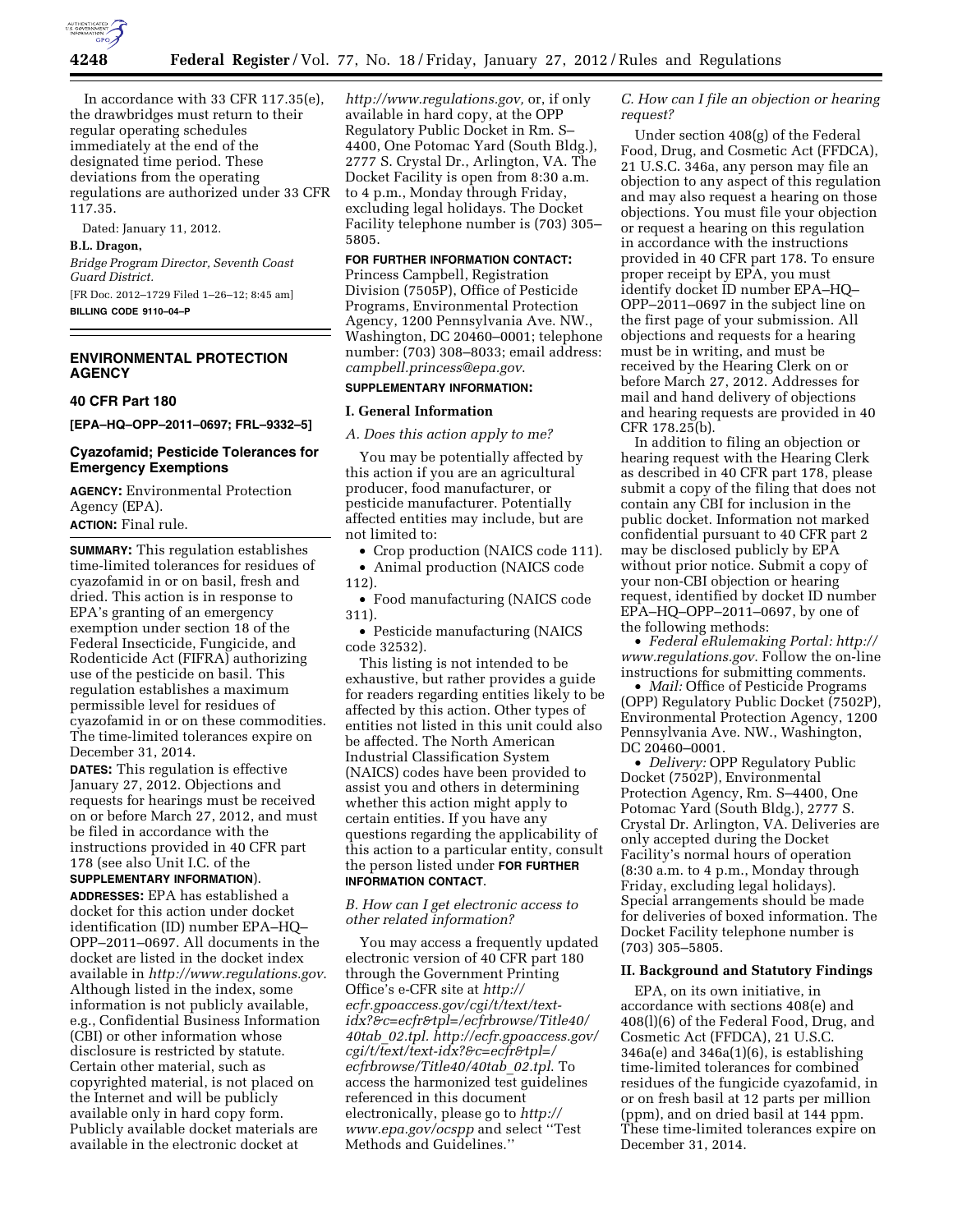Section 408(l)(6) of FFDCA requires EPA to establish a time-limited tolerance or exemption from the requirement for a tolerance for pesticide chemical residues in food that will result from the use of a pesticide under an emergency exemption granted by EPA under section 18 of FIFRA. Such tolerances can be established without providing notice or period for public comment. EPA does not intend for its actions on FIFRA section 18 related time-limited tolerances to set binding precedents for the application of section 408 of FFDCA and the safety standard to other tolerances and exemptions. Section 408(e) of FFDCA allows EPA to establish a tolerance or an exemption from the requirement of a tolerance on its own initiative, i.e., without having received any petition from an outside party.

Section 408(b)(2)(A)(i) of FFDCA allows EPA to establish a tolerance (the legal limit for a pesticide chemical residue in or on a food) only if EPA determines that the tolerance is ''safe.'' Section 408(b)(2)(A)(ii) of FFDCA defines ''safe'' to mean that ''there is a reasonable certainty that no harm will result from aggregate exposure to the pesticide chemical residue, including all anticipated dietary exposures and all other exposures for which there is reliable information.'' This includes exposure through drinking water and in residential settings, but does not include occupational exposure. Section 408(b)(2)(C) of FFDCA requires EPA to give special consideration to exposure of infants and children to the pesticide chemical residue in establishing a tolerance and to ''ensure that there is a reasonable certainty that no harm will result to infants and children from aggregate exposure to the pesticide chemical residue. \* \* \*''

Section 18 of FIFRA authorizes EPA to exempt any Federal or State agency from any provision of FIFRA, if EPA determines that ''emergency conditions exist which require such exemption.'' EPA has established regulations governing such emergency exemptions in 40 CFR part 166.

## **III. Emergency Exemption for Cyazofamid on Basil and FFDCA Tolerances**

The Illinois Department of Agriculture (IDA) submitted a Section 18 Specific Exemption request (10IL02). After having reviewed the submission, EPA determined that an emergency condition exists for this State, and that the criteria for approval of an emergency exemption were met. EPA has authorized a specific exemption under FIFRA section 18 for the use of

cyazofamid on basil for control of downy mildew (*Peronospora balbahrii*) in Illinois. This new food use for cyazofamid triggered the requirement for the establishment of tolerances under FFDCA.

As part of its evaluation of the emergency exemption application, EPA assessed the potential risks presented by residues of cyazofamid in or on basil. In doing so, EPA considered the safety standard in section 408(b)(2) of FFDCA, and EPA decided that the necessary tolerance under section 408(l)(6) of FFDCA would be consistent with the safety standard and with FIFRA section 18. Consistent with the need to move quickly on the emergency exemption in order to address an urgent non-routine situation and to ensure that the resulting food is safe and lawful, EPA is issuing this tolerance without notice and opportunity for public comment as provided in section 408(l)(6) of FFDCA. Although these time-limited tolerances expire on December 31, 2014, under section 408(l)(5) of FFDCA, residues of the pesticide not in excess of the amounts specified in the tolerance remaining in or on basil after that date will not be unlawful, provided the pesticide was applied in a manner that was lawful under FIFRA, and the residues do not exceed a level that was authorized by these time-limited tolerances at the time of that application. EPA will take action to revoke these time-limited tolerances earlier if any experience with, scientific data on, or other relevant information on this pesticide indicate that the residues are not safe.

Because these time-limited tolerances are being approved under emergency conditions, EPA has not made any decisions about whether cyazofamid meets FIFRA's registration requirements for use on basil or whether permanent tolerances for this use would be appropriate. Under these circumstances, EPA does not believe that this timelimited tolerance decision serves as a basis for registration of cyazofamid by a State for special local needs under FIFRA section 24(c). Nor does this tolerance by itself serve as the authority for persons in any State other than Illinois to use this pesticide on the applicable crops under FIFRA section 18 absent the issuance of an emergency exemption applicable within that State. For additional information regarding the emergency exemption for cyazofamid, contact the Agency's Registration Division at the address provided under **FOR FURTHER INFORMATION CONTACT**.

## **IV. Aggregate Risk Assessment and Determination of Safety**

Consistent with the factors specified in FFDCA section  $408(b)(2)(D)$ , EPA has reviewed the available scientific data and other relevant information in support of this action. EPA has sufficient data to assess the hazards of and to make a determination on aggregate exposure expected as a result of this emergency exemption request and the time-limited tolerances for combined residues of cyazofamid on fresh basil at 12 ppm, and on dried basil at 144 ppm. EPA's assessment of exposures and risks associated with establishing time-limited tolerances follows.

## *A. Toxicological Points of Departure/ Levels of Concern*

Once a pesticide's toxicological profile is determined, EPA identifies toxicological points of departure (POD) and levels of concern to use in evaluating the risk posed by human exposure to the pesticide. For hazards that have a threshold below which there is no appreciable risk, the toxicological POD is used as the basis for derivation of reference values for risk assessment. PODs are developed based on a careful analysis of the doses in each toxicological study to determine the dose at which no adverse effects are observed (the NOAEL) and the lowest dose at which adverse effects of concern are identified (the LOAEL). Uncertainty/ safety factors are used in conjunction with the POD to calculate a safe exposure level—generally referred to as a population-adjusted dose (PAD) or a reference dose (RfD)—and a safe margin of exposure (MOE). For non-threshold risks, the Agency assumes that any amount of exposure will lead to some degree of risk. Thus, the Agency estimates risk in terms of the probability of an occurrence of the adverse effect expected in a lifetime. For more information on the general principles EPA uses in risk characterization and a complete description of the risk assessment process, see *[http://](http://www.epa.gov/pesticides/factsheets/riskassess.htm) [www.epa.gov/pesticides/factsheets/](http://www.epa.gov/pesticides/factsheets/riskassess.htm) [riskassess.htm](http://www.epa.gov/pesticides/factsheets/riskassess.htm)*.

A summary of the toxicological endpoints for cyazofamid used for human risk assessment is discussed in Unit III. B. of the final rule published in the **Federal Register** of July 14, 2010 (75 FR 40745) (FRL–8833–1).

## *B. Exposure Assessment*

1. *Dietary exposure from food and feed uses.* In evaluating dietary exposure to cyazofamid, EPA considered exposure under the time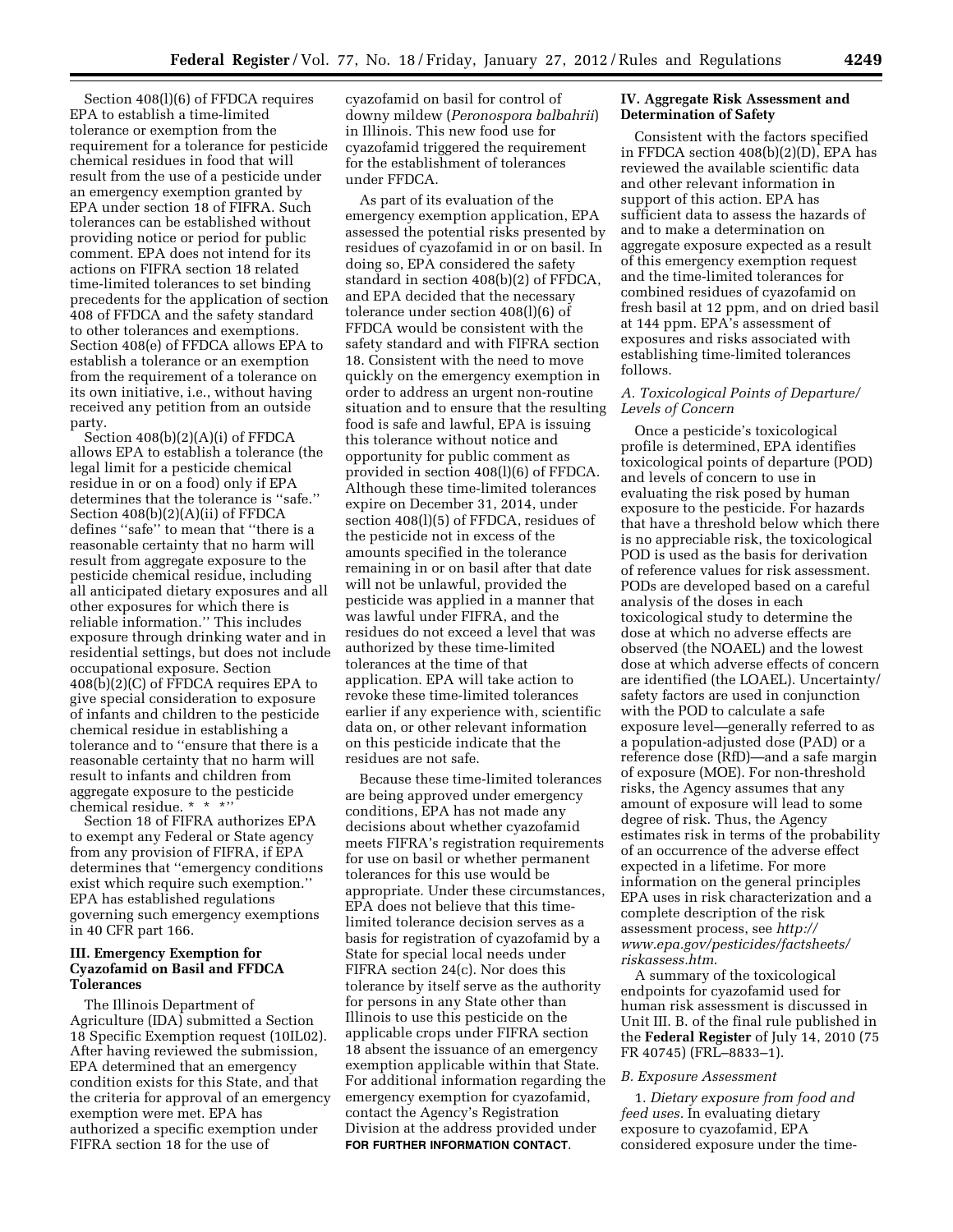limited tolerances established by this action as well as all existing cyazofamid tolerances in 40 CFR 180.601. EPA assessed dietary exposures from cyazofamid in food as follows:

i. *Acute exposure.* No acute toxicity endpoint was identified for cyazofamid for the general population including infants and children, because no acute effects were observed which could be attributed to a single-dose exposure. Nevertheless, EPA estimated acute exposure for the subpopulation, females 13–49 years, based on the developmental toxicity risk. In estimating acute dietary exposure, EPA used food consumption information from the United States Department of Agriculture (USDA) 1994–1996 and 1998 Nationwide Continuing Surveys of Food Intake by Individuals (CSFII). Tolerance level residues and 100 percent crop treated (PCT) assumptions were used. Anticipated residues and PCT information were not used.

ii. *Chronic exposure.* In conducting the chronic dietary exposure assessment EPA used the food consumption data from the USDA 1994–1996 and 1998 CSFII. Tolerance level residues and 100 PCT assumptions were used. Anticipated residues and PCT information were not used.

iii. *Cancer.* Based on the data summarized in Unit III.A., July 14, 2010, and at *<http://www.regulation.gov>* in document ''Cyazofamid. Human Health Risk Assessment for Proposed Section 18 Use on Basil, item 4.4 Dietary Exposure and Risk,'' p.14, EPA has concluded that cyazofamid does not pose a cancer risk to humans. Cyazofamid has been classified as ''not likely to be carcinogenic in humans,'' based on the absence of significant tumor increases in two rodent carcinogenic studies. Therefore, a dietary exposure assessment for the purpose of assessing cancer risk is unnecessary.

2. *Dietary exposure from drinking water.* The Agency used screening level water exposure models in the dietary exposure analysis and risk assessment for cyazofamid in drinking water. These simulation models take into account data on the physical, chemical, and fate/ transport characteristics of cyazofamid. Further information regarding EPA drinking water models used in pesticide exposure assessment can be found at *[http://www.epa.gov/oppefed1/models/](http://www.epa.gov/oppefed1/models/water/index.htm)  [water/index.htm](http://www.epa.gov/oppefed1/models/water/index.htm)*.

Based on the Pesticide Root Zone Model/Exposure Analysis Modeling System (PRZM/EXAMS), the estimated drinking water concentrations (EDWCs) of cyazofamid for acute exposures are estimated to be 136 parts per billion

(ppb) for surface water and 2.18 ppb for ground water. For chronic exposures for non-cancer assessments EDWCs are estimated to be 133 ppb for surface water and 2.18 ppb for ground water.

Modeled estimates of drinking water concentrations were directly entered into the dietary exposure model. For acute dietary risk assessment, the water concentration value of 136 ppb was used to assess the contribution to drinking water. For chronic dietary risk assessment, the water concentration of value 133 ppb was used to assess the contribution to drinking water.

3. *Sources of non-dietary exposure.*  The term ''residential exposure'' is used in this document to refer to nonoccupational, non-dietary exposure (e.g., for lawn and garden pest control, indoor pest control, termiticides, and flea and tick control on pets).

Cyazofamid is currently registered for the following uses that could result in residential exposures: Commerciallytreated residential turf and ornamentals. EPA assessed residential exposure using the following assumptions: Nonoccupational handler exposures are not expected; however, post-application exposure is possible for children and adults. Non-occupational/residential MOEs were estimated for ''Day 0'' exposure. The post-application children's aggregate MOE (including incidental oral exposures) is 1,600. The Agency is concerned when MOEs are <100. All MOEs, including the children's aggregate, are >100, and therefore not a risk concern.

Further information regarding EPA standard assumptions and generic inputs for residential exposures may be found at: *[http://www.epa.gov/](http://www.epa.gov/pesticides/trac/science/trac6a05.pdf) [pesticides/trac/science/trac6a05.pdf](http://www.epa.gov/pesticides/trac/science/trac6a05.pdf)*.

4. *Cumulative effects from substances with a common mechanism of toxicity.*  Section 408(b)(2)(D)(v) of FFDCA requires that, when considering whether to establish, modify, or revoke a tolerance, the Agency consider ''available information'' concerning the cumulative effects of a particular pesticide's residues and ''other substances that have a common mechanism of toxicity.''

EPA has not found cyazofamid to share a common mechanism of toxicity with any other substances, and cyazofamid does not appear to produce a toxic metabolite produced by other substances. For the purposes of this tolerance action, therefore, EPA has assumed that cyazofamid does not have a common mechanism of toxicity with other substances. For information regarding EPA's efforts to determine which chemicals have a common mechanism of toxicity and to evaluate

the cumulative effects of such chemicals, see EPA's Web site at *[http://www.epa.gov/pesticides/](http://www.epa.gov/pesticides/cumulative) [cumulative](http://www.epa.gov/pesticides/cumulative)*.

# *C. Safety Factor for Infants and Children*

1. *In general.* Section 408(b)(2)(C) of FFDCA provides that EPA shall apply an additional tenfold (10X) margin of safety for infants and children in the case of threshold effects to account for prenatal and postnatal toxicity and the completeness of the database on toxicity and exposure unless EPA determines based on reliable data that a different margin of safety will be safe for infants and children. This additional margin of safety is commonly referred to as the Food Quality Protection Act (FQPA) Safety Factor (SF). In applying this provision, EPA either retains the default value of 10X, or uses a different additional SF when reliable data available to EPA support the choice of a different factor.

2. *Prenatal and postnatal sensitivity.*  The prenatal and postnatal toxicology database for cyazofamid includes rat and rabbit developmental toxicity studies and a 2-generation reproduction toxicity study in rats. There was some evidence of increased susceptibility following *in utero* exposure to rats in the prenatal developmental toxicity study; the increased incidence of bent ribs in the high dose fetuses was considered adverse and was used for setting the developmental NOAEL/ LOAEL.

3. *Conclusion.* EPA has determined that reliable data show that the safety of infants and children would be adequately protected if the FQPA SF were reduced to 1X. That decision is based on the following findings:

i. The toxicity database for cyazofamid is sufficient to characterize the hazard, to conduct FQPA assessment, and to select toxicity endpoints for risk assessment. Under current data requirement guidelines, functional immunotoxicity data (OPPTS 780.7800) is a data gap. However, the cyazofamid toxicology database does not show any evidence of biologically relevant effects on the immune system that relate to this chemical. The Agency does not believe that conducting a functional immunotoxicity study will result in a lower NOAEL than the regulatory dose for this risk assessment, and an additional uncertainty factor (UF) for the data gap is unnecessary.

ii. There is no indication that cyazofamid is a neurotoxic chemical and there is no need for a developmental neurotoxicity study or additional UFs to account for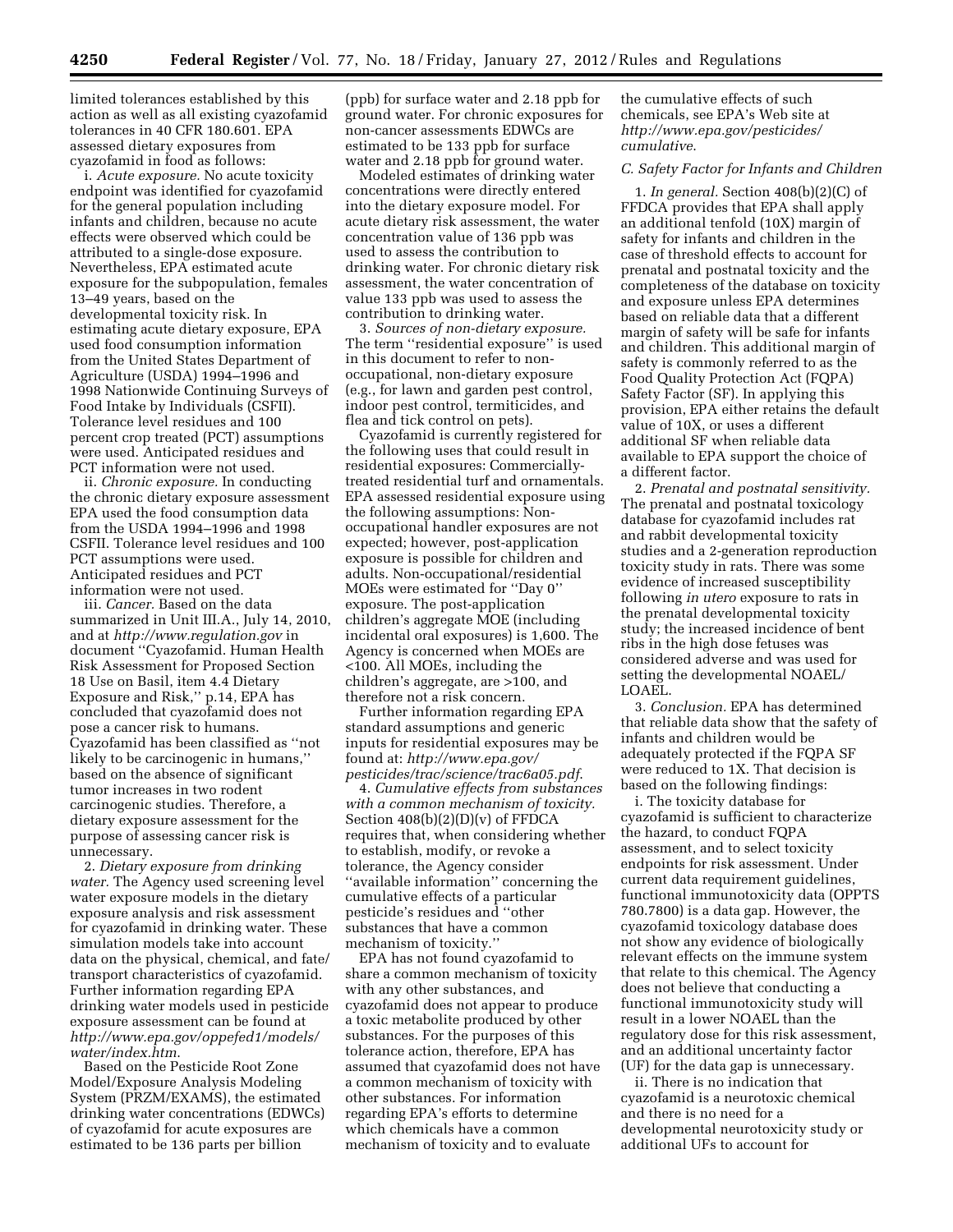neurotoxicity for this time-limited tolerance.

iii. There was some evidence of increased susceptibility following *in utero* exposure to rats in the prenatal developmental toxicity study. As described earlier, the increased incidence of bent ribs in the high dose fetuses was considered adverse and was used for setting the developmental NOAEL/LOAEL. EPA considers this approach conservative and highly protective because bent ribs are a reversible developmental anomaly rather than a malformation.

iv. There are no residual uncertainties identified in the exposure databases. The dietary food exposure assessments were performed based on 100 PCT and tolerance-level residues. EPA made conservative (protective) assumptions in the ground and surface water modeling used to assess exposure to cyazofamid in drinking water. EPA used similarly conservative assumptions to assess postapplication exposure of children as well as incidental oral exposure of toddlers. These assessments will not underestimate the exposure and risks posed by cyazofamid.

## *D. Aggregate Risks and Determination of Safety*

EPA determines whether acute and chronic dietary pesticide exposures are safe by comparing aggregate exposure estimates to the acute PAD (aPAD) and chronic PAD (cPAD). For cancer risks, EPA calculates the lifetime probability of acquiring cancer given the estimated aggregate exposure. Short-, intermediate-, and chronic-term risks are evaluated by comparing the estimated aggregate food, water, and residential exposure to the appropriate PODs to ensure that an adequate MOE exists.

1. *Acute risk.* Using the exposure assumptions discussed in this unit for acute exposure, the acute dietary exposure from food and water to cyazofamid will occupy 1.2% of the aPAD for females 13–49 years, the only subpopulation assessed. For the population of concern, the acute dietary (food and drinking water) risk assessment represents acute aggregate risk.

2. *Chronic risk.* Using the exposure assumptions described in this unit for chronic exposure, EPA has concluded that chronic exposure to cyazofamid from food and water will utilize <1% of the cPAD for children 1–2 years old, the population group receiving the greatest exposure. Based on the explanation in Unit III.C.3. regarding residential use patterns, chronic residential exposure to residues of cyazofamid is not expected.

3. *Short-term and intermediate term risk.* Short-term and intermediate-term risks have been assessed together because both scenarios have the same endpoints and PODs. Short-intermediate term aggregate exposure takes into account short-intermediate term residential exposure plus chronic exposure to food and drinking water (considered to be a background exposure level). Cyazofamid is currently registered for uses that could result in short-term and/or intermediate term residential exposure, and the Agency has determined that it is appropriate to aggregate chronic exposure through food and water with short-intermediate term residential exposures to cyazofamid.

Using the exposure assumptions described in this unit for shortintermediate term exposures, EPA has concluded the combined shortintermediate term food, water, and residential exposures result in aggregate MOEs of >100 for all scenarios. Because EPA's level of concern for cyazofamid is a MOE of 100 or below, these MOEs are not of concern.

4. *Aggregate cancer risk for U.S. population.* Based on the lack of evidence of carcinogenicity in two adequate rodent (both the rat and the mouse) carcinogenicity studies, cyazofamid is not expected to pose a cancer risk to humans.

5. *Determination of safety.* Based on these risk assessments, EPA concludes that there is a reasonable certainty that no harm will result to the general population, or to infants and children, from aggregate exposure to cyazofamid residues.

### **V. Other Considerations**

# *A. Analytical Enforcement Methodology*

Adequate enforcement methodologies are available to enforce the tolerance expression. Cyazofamid its and metabolite CCIM are completely recovered (≤80% recovery) using FDA's Multiresidue Protocol D (without cleanup). In addition, an acceptable high performance liquid chromatography/ultraviolet/detector (HPLC/UV) method (''Independent Laboratory Validation of the Residue Method for IKF–916 and CCIM in Tomatoes'', Document Number 013033– 0, Pyxant Labs Inc., with slight modification) is available for use as a single analyte confirmatory method.

The method may be requested from: Chief, Analytical Chemistry Branch, Environmental Science Center, 701 Mapes Rd., Ft. Meade, MD 20755–5350; telephone number: (410) 305–2905; email address: *[residuemethods@epa.gov](mailto:residuemethods@epa.gov)*.

### *B. International Residue Limits*

In making its tolerance decisions, EPA seeks to harmonize U.S. tolerances with international standards whenever possible, consistent with U.S. food safety standards and agricultural practices. EPA considers the international maximum residue limits (MRLs) established by the Codex Alimentarius Commission (Codex), as required by FFDCA section 408(b)(4). The Codex Alimentarius is a joint U.N. Food and Agriculture Organization/ World Health Organization food standards program, and it is recognized as an international food safety standards-setting organization in trade agreements to which the United States is a party. EPA may establish a tolerance that is different from a Codex MRL; however, FFDCA section 408(b)(4) requires that EPA explain the reasons for departing from the Codex level.

The Codex has not established a MRL for cyazofamid on basil.

### **VI. Conclusion**

Therefore, time-limited tolerances are established for residues of cyazofamid, 4-chloro-2-cyano-*N,N*-dimethyl-5-(4 methylphenyl)-1*H*-imidazole-1 sulfonamide,and its metabolites and degradates in or on basil, fresh, at 12 ppm, and basil, dried, at 144 ppm. These tolerances expire on December 31, 2014.

### **VII. Statutory and Executive Order Reviews**

This final rule establishes timelimited tolerances under sections 408(e) and 408(l)(6) of FFDCA. The Office of Management and Budget (OMB) has exempted these types of actions from review under Executive Order 12866, entitled *Regulatory Planning and Review* (58 FR 51735, October 4, 1993). Because this final rule has been exempted from review under Executive Order 12866, this final rule is not subject to Executive Order 13211, entitled *Actions Concerning Regulations That Significantly Affect Energy Supply, Distribution, or Use* (66 FR 28355, May 22, 2001) or Executive Order 13045, entitled *Protection of Children from Environmental Health Risks and Safety Risks* (62 FR 19885, April 23, 1997). This final rule does not contain any information collections subject to OMB approval under the Paperwork Reduction Act (PRA), 44 U.S.C. 3501 *et seq.,* nor does it require any special considerations under Executive Order 12898, entitled *Federal Actions to Address Environmental Justice in Minority Populations and Low-Income*